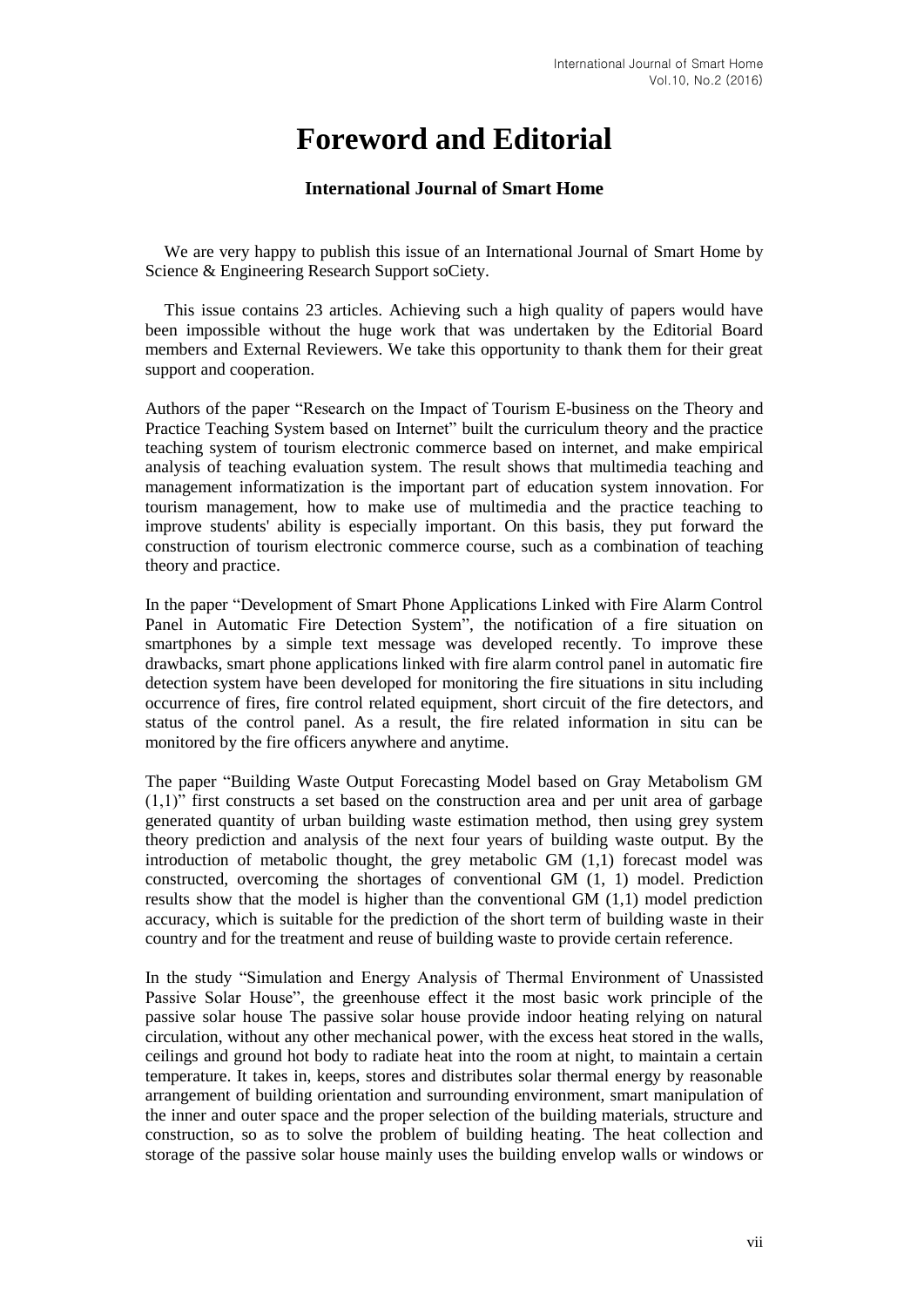the simple tablet device as a heat collector, which can be freely controlled by people, without the complex mechanical equipment and complex pipe ventilation system.

In the paper "Design and Implementation of In-house Mobile Electronic Cash in Universities", the design and implementation of an in-house mobile payment system of electronic cash is presented. The mobile electronic cash for in-house use is an electronic cash system that is exclusively used within a single organization; the system was implemented by using mobile payment as the payment method.

The paper "Research on Interactive Device Ergonomics Designed for Elderly Users in the Human-Computer Interaction" studied the performance of elderly people using the mouse, stylus and touchscreen to perform two-dimensional pointing tasks, compared with younger people, in the computer user interface by controlled experiments, measured the movement time and hit accuracy, and also investigated the subjective experience when they used the three input devices for completing two-dimensional pointing tasks.

In the study "Improvement of the Crop Growth Rate in Plant Factory by Promoting Air Flow inside the Cultivation", temperature increases and air flow stagnation caused by the large temperature variation between the cultivation beds and the close irradiation by artificial lightings in a vertical type plant factory serve as chief factors in the deterioration of crop quality and growth. In preceding researches, the methods to resolve these problems and to improve air flow rate were applied by utilizing air flow devices such as air conditioning devices and external fans. However, enhancing the air flow by an external fan reduces the temperature deviation in the entire area of the facility. To maintain a uniform growth environment, there is a limit in improving air flow, which is locally stagnant. Therefore, the factors that hinder the growth of the crops need to be removed by promoting air flow stagnation near the crops with a simultaneous operation of the inner fans at each cultivation bed.

The paper entitled "A Method of Reference Point Range for Field Navigation of Agricultural Robot", proposed a new method for solving agricultural robot navigation reference point distance measurement. First, conduct calibration for the binocular system with the improved BP neural network, and secondly, obtain the left and right image coordinates of the navigation reference point (U1,V1) (U2,V2) with the improved SIFT features and input the BP neural networks trained in the calibration, and finally, output the coordinates of the navigation reference point in the world coordinate system  $(X, Y)$ , and then the horizontal distance between the navigation reference point and the robot body can be expressed as  $s = \sqrt{x^2 + y^2}$ .

In the study "A Distributed Infrared Temperature Monitoring System Based on Embedded Technology and Visualization Technology", for the contradictory issues of the transmission rate and flexibility in the current temperature system, this paper puts forward a novel fast rate, high flexibility, and visualization monitor system, and presents its architecture principle design and software-hardware of the whole system. Controller area network (CAN) bus acting as multi-host and high-speed field bus is selected to design the distributed communication system, ZigBee technology based on CC2530 and embedded system centered with ARM Cortex-M3 microprocessor STM32F103VET6 are selected to design the flexible data acquisition network, and embedded Ethernet is select to design remote and distributed monitoring. Based on the distributed system, visual monitoring software is developed; it can achieve data display, data query, and real-time monitoring and give an early alarming of accidents caused by temperature. After a number of experiments show that the system is stable, temperature flexible, highly real-time, and the temperature measurement accuracy can be up to 99.37%.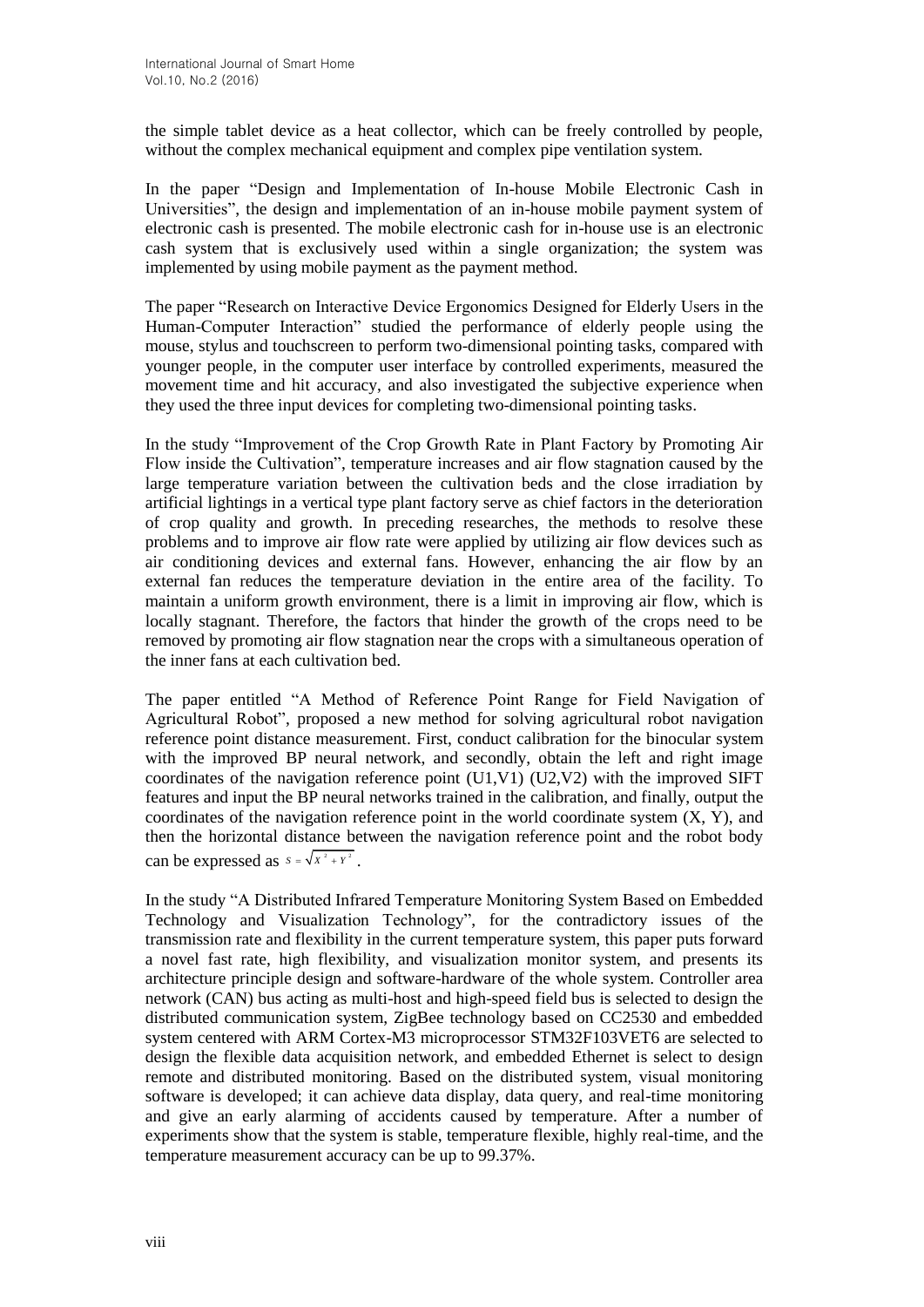The main aim of the paper "A Prediction Approach for Demand Analysis of Energy Consumption Using K-Nearest Neighbor in Residential Buildings" is the assurance of energy production according to the consumer demands in an efficient manner. The energy market is an important tool for setting prices between the energy producers, suppliers and the consumers. An excellent precision in the prediction of next day consumption is required for the suppliers to get good prices in the energy traded. The main aim of this paper is to facilitate the energy suppliers to make decisions for the provision of energy to different apartments according to their demand. In this paper, they have utilized K-Nearest Neighbors classifier for daily energy consumption prediction based on classification. The process consists of five stages namely data collection, data processing, prediction, and validation and performance evaluation. The historical data containing hourly consumption of 520 apartments of Seoul, Republic of Korea has been used in the experimentation. The data has been divided into different training and testing ratios and different qualitative and quantitative measures have been applied to find the performance and efficiency of the predictor. The highest accuracy has been observed for 60-40% training and testing ratio giving 95.9615% accurate results. The effectiveness of the model has been validated using 10-Fold and 5-Fold cross validation.

In the paper "The Research on the Coordinated Development Evolution of Technology Innovation in New Energy High-tech Industry", based on improving the Entropy Evaluation Method and Er'xiang Dual Theory, this paper firstly divides new energy hightech industry system into two subsystems: one is status subsystem, based on the representation of innovation ability and another is process subsystem, based on the measurement of innovation efficiency, than makes a further statement on Er'xiang characteristics of new energy high-tech industry according to the subsystems. Finally, this paper carries out a demonstration measurement through the development level of Er'xiang subsystem, the comprehensive development level of whole system, and the coordinated development level of these two subsystems, of the new energy resources systems in Heilongjiang Province of China from 2005 to 2012.

The paper "The Development Analysis of Leisure Agriculture in Xinxiang City, Henan Province Based on GAHP-SWOT" states that leisure agriculture is an industry which combines the agricultural production and leisure recreation. In order to promote the development of leisure agriculture, it is particularly important to conduct an analysis of its development from the overall perspective of the city. This paper takes Xinxiang City of Henan Province in China as an example and adopts GAHP-SWOT as the analysis method. Based on affirming the influencing factors of advantages, disadvantages, opportunities and threats, the AHP method is adopted to calculate the weights of different factors and sort them so as to realize the organic combination of the qualitative and quantitative analysis. Group Decision is used in computation to exert the collective intelligence.

The paper "Voltage Based Energy Efficient Mobile Charge Sensor Design Using LVCMOS" made an approach to design the voltage based energy efficient mobile charge sensor design and for that reason they have used LVCMOS IO standards. Power dissipation is the major factor that has been analyzed and focused .Voltage sensor is operating at different frequencies and at fix temperature that is 25 degree Celsius. Frequencies of different mobile phones have been evaluated. Frequencies taken in consideration are 1400MHz for Nokia Lumia710, 1.2 GHz for Samsung Galaxy core, 2100 MHz for iphone6, 1700 MHz for HTC/T, 1800 MHz for micromax X091 and 2.2GHz for Song Xperia Z1. This research work, is basically done to check the charging status of a mobile phone. The coding is done in Verilog on 28nm FPGA that is Kintex-7. Kintex7 is 28-nm FPGA on which they implement their circuit to re-assure power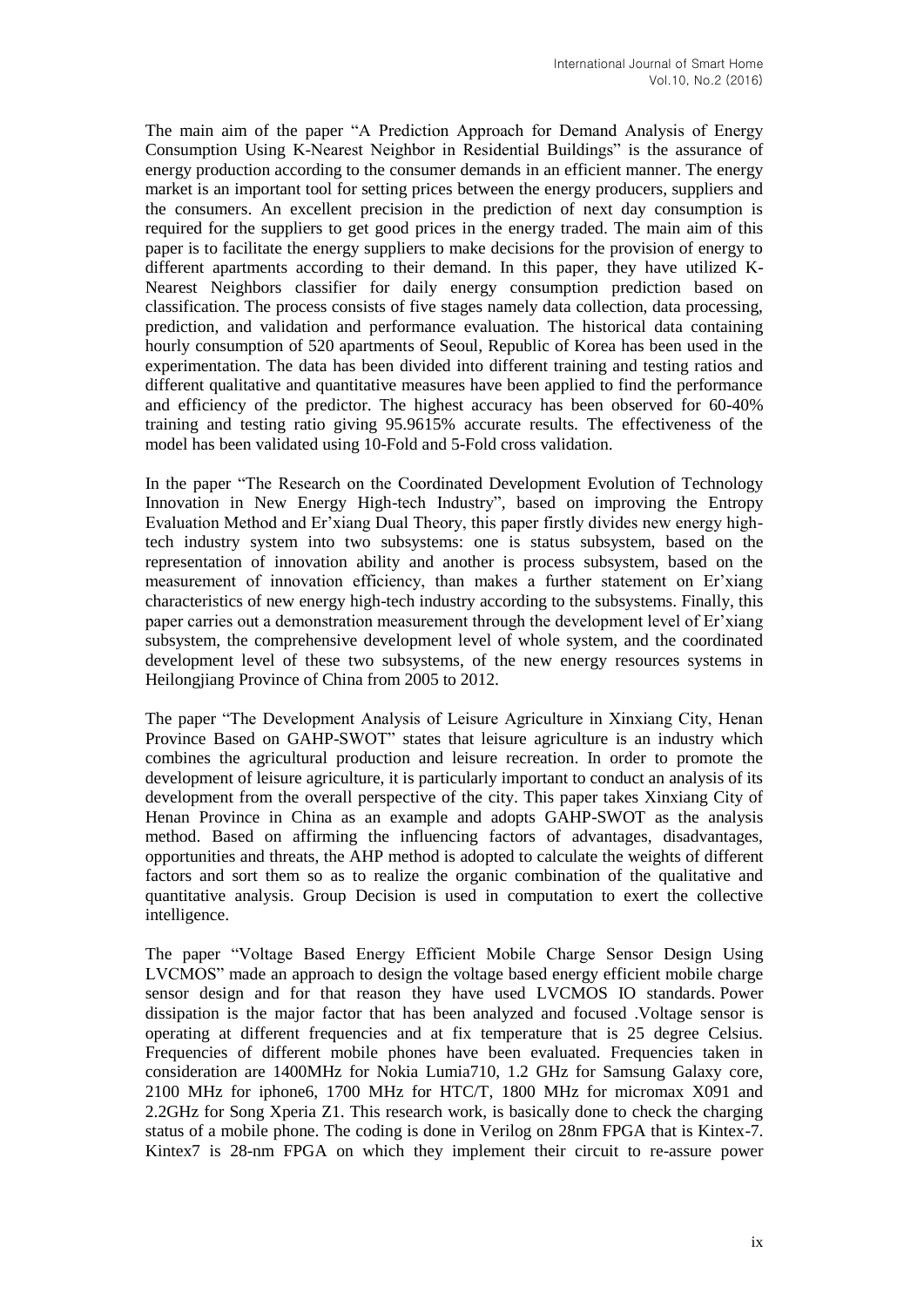reduction and reduction in junction temperature in sequential circuit. There is 4-19% reduction in power dissipation with LVCMOS33, 3-15% reduction in power dissipation with LVCMOS25, 2-13% reduction in power dissipation with LVCMOS18, 2-12% reduction in power dissipation with LVCMOS15, 1-5% reduction in power dissipation with BLVDS25 at 25 degree Celsius when they use 28nm FPGA. The performance of their sensor is evaluated and tested through simulations on Xilinx software development kit. . The quality of their sensor can be improved by changing IO standards.

The study "A Data-Mining Approach for Wind Turbine Power Generation Performance Monitoring Based on Power Curve" put forward a new data-mining approach based on power curve profiles to monitor the power generation performance of wind turbines in this paper. Through assessing the wind-speed power datasets, the weakened power generation performance of turbines could be identified effectively by this approach. Shapes of power curve profiles over consecutive time intervals are constructed by fitting power curve models into wind-speed power datasets. In this research, they designed the Auto-adapt Optimal Interclass Variance algorithm, optimal constraint in each wind-speed power sub-dataset is explored for governing the data-driven method based on distancebased outlier detection and variance analysis model. The AOIV algorithm achieves the self-optimization of the threshold parameter and reaches a high degree of robustness to variations in wind-power generation performance monitoring. The blind industrial researches are conducted to validate the effectiveness of this approach, also indicates the decrease of error rates while detecting weakened power generation performance and the improvement of turbines' power output.

Authors of the paper "Research on the Management Innovation in Green Supply Chain: an Empirical Analysis based on Probit Model" test the management innovation diffusion in green supply chain by using Bass model, the result shows that green procurement and ecological design has always been the important factors, which influence enterprises whether to adopt green supply chain management or not. Other factors in turn are the enterprise internal environment management, investment recovery and customer cooperation. Study shows that the implementation of green supply chain management will not only improve the environmental performance of enterprises, but also enhance the economic performance of enterprises, so as to achieve the win-win effect.

In the paper "Study on the Autonomous Learning of College English Based on Online Learning Platform", the Internet provides learners with unprecedented opportunities; student can not only share the learning resources, but also overcome the obstacles of time and space. The new teaching model make full use of the advantages of modern information technology, especially the network multimedia technology, so that English teaching has been developed toward the direction as autonomous learning and collaborative learning. In this paper, they make empirical analysis of how online learning platform influence college English teaching, the result shows that more than 90% students agree that online learning plays a positive role in College English teaching, however, external monitoring of autonomous learning is an important factor to guarantee the quality of online teaching. Overall speaking, network teaching is helpful to arouse the enthusiasm of teachers and students, and it is helpful to establish the central position of students in the teaching process.

In the study "Research on the Discrimination of Hatching Eggs Activity Based on Thermal Imaging: A Food Nondestructive Testing Practice", The hatching eggs in 4-16 days incubation were from incubator of 38.5°C to 22°C for natural cooling and the time series images were acquired by thermal imaging technology. Analyzing the cooling curve and the cooling area and region growing, ellipse fitting, morphological processing and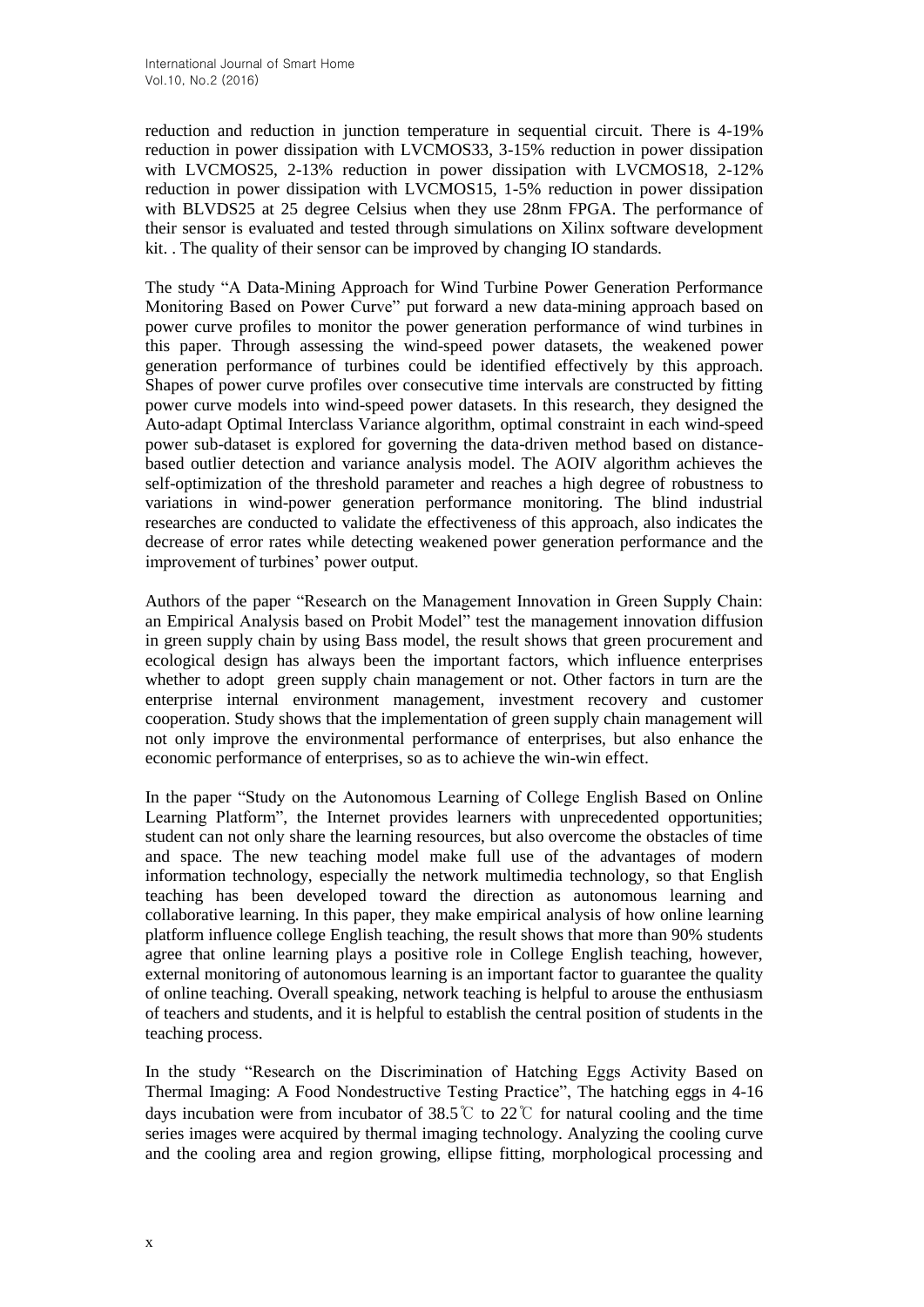other methods were used to extract eggs region of interest; time series images superposition and contrast enhancement were used to raise the temperature close to the different categories of eggs gray differences; the ratio of gray value $\leq 150$  and entire ROI area was seen as characteristic parameters and the decision threshold was set according to minimum error rate Bayes rule. The non-fertilized eggs in incubating 4 days was 89.6% overall recognition and the dead embryo eggs in incubating 16 days was 96.3% overall recognition. Research showed that thermal imaging technology combined image processing technology can achieve non-destructive testing of hatching eggs activity.

The paper "From Cloud to Fog and IoT-Based Real-Time U-Healthcare Monitoring for Smart Homes and Hospitals" proposed architecture for IoT based u-healthcare monitoring with the motivation and advantages of Cloud to Fog(C2F) computing which interacts more by serving closer to the edge (end points) at smart Homes and Hospitals.

In the paper "Experimental Study on Synchronous Shifting for AMT without Synchronizer Based on Three-phase Induction Motor", the experimental study on synchronous up-shifting and down-shifting is given by test-bed which consisted of threephase induction motor and heavy-duty AMT without synchronizer. Based on shift model, the synchronous speed difference is put forward for the synchronous shift strategy. The synchronizing control strategy of up-shifting is proposed on the basis of the braking characteristics of TB (transmission brake). The synchronizing control strategy of downshifting is given according to the characteristics of the three-phase induction motor. Under the conditions of various synchronous speed differences, the up-shifting experiments and down-shifting experiments are achieved. By comparisons, the best value of synchronous speed difference is discussed in terms of gear-position and working conditions.

Paper "Study & Analysis of Role of Li-fi in Future" stated that in this hi-tech world, privacy is most important issue. Has anyone ever imagined why this problem arises? In the field of correspondence media or portable correspondence, web association is a spine of data and correspondence innovation which gives numerous administrations to client to these applications they need quick and headway of Internet integration innovation and vast range of channels[1]. Internet access speed or whether it is about downloading files, internet speed is big issue. Why not take a step further to resolve this problem? The answer to their problems is 'li-fi'. Have you ever wondered a city where internet access is wireless and without any interruption? Like other queries science has an answer to these questions also which is LIFI. LIFI is the new future. From sharing data to accessing it, can be done for laptops, smart phones, and tablets through transmitting light from LED bulb installed within the room. And for the security, if you can't see the light, you can't access the data[2].

The paper entitled "Smart Parking by Mobile Crowdsensing" considers the design of a crowdsensing-based smart parking system as a specific case study in an attempt to explore the basic design principles applicable to an array of similar applications. Through simulations, they show that the strategies behind crowdsensing activities can influence the utility of such applications significantly. Equally important, they show that a certain level of freeriding could be allowed to increase social benefits as long as a reasonable service differentiation mechanism exists. Their findings provide designers with a better understanding of mobile crowdsensing features and help guide successful designs.

The paper "Design of Smart Home System based on ARM and ZigBee Technology" designs a portable smart home system which based on ARM embedded gateway and Zigbee wireless sensor network. With the low power consumption, ad-hoc network, scalability and high practicability of ZigBee technology, wireless sensor network is built